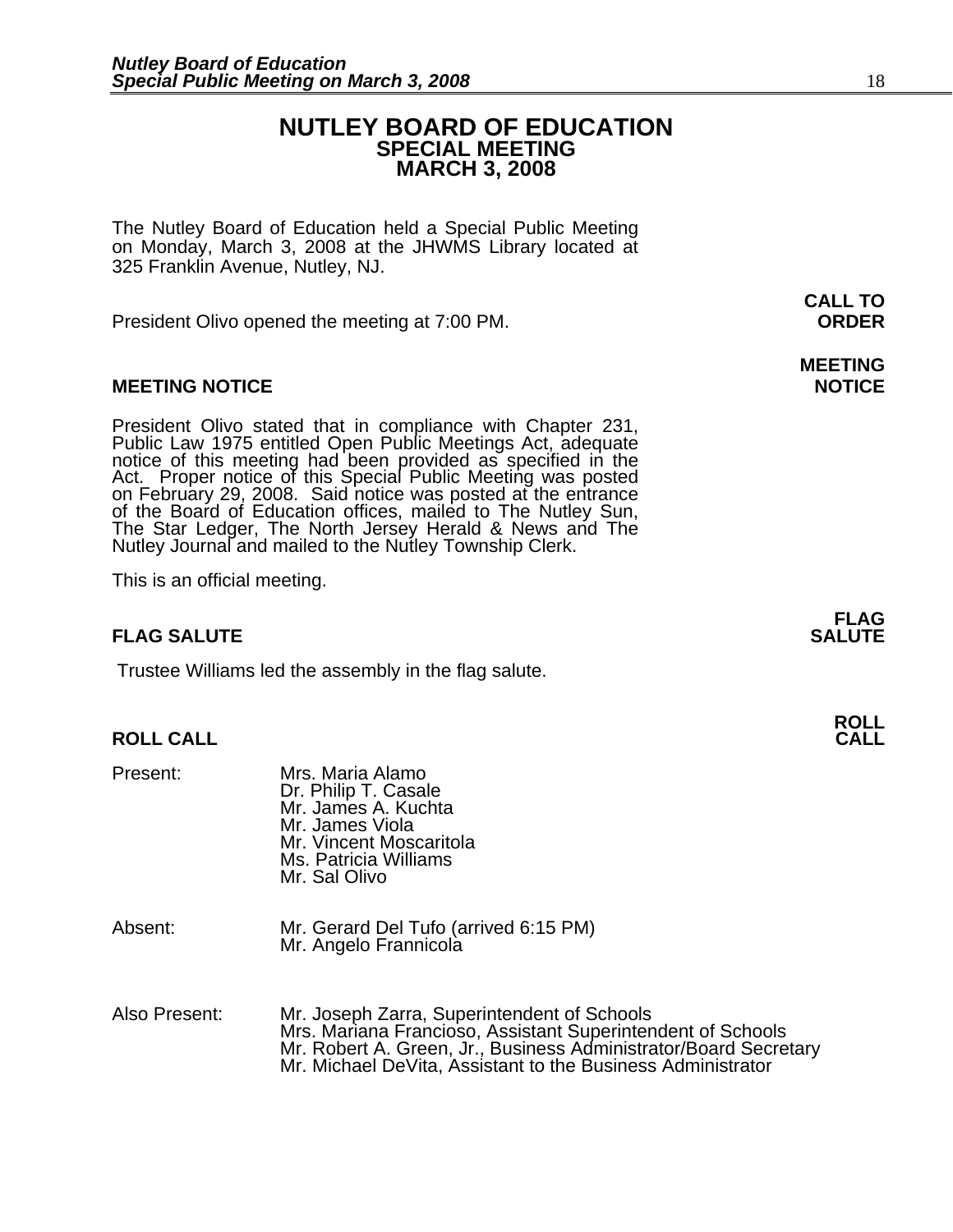### **Discussion of Superintendent's 2008-09 Proposed Budget**

Trustee Del Tufo arrived at 6:15 PM.

The Budget was discussed in detail on some of the following topics:

-Amount of surplus at July 1, 2008 -Projected surplus at year-end -Separate Proposal for Technology<br>-Current Funds Available in the 07-08 Budget -Lease purchase vs. outright purchase of computers<br>-Capital Projects -State Aid -The CAT Program -Budget Reduction

After the Board discussion the Superintendent recommended the following change to the 2008-09 Budget:

-To remove the Separate Proposal -To appropriate \$175,000 from Surplus Funds for the lease purchase of computers and a new 6<sup>th</sup> grade technology initiative program

The Board requested to use unexpended funds available from<br>the current (2007-08) Budget for the lease purchase of<br>computers in the amount of \$175,000. The Board also requested the purchase of music program supplies in the<br>amount of \$35,000 and to deposit any year-end funds available<br>into the Capital Reserve Account.

The Business Administrator cautioned the Board on appropriating the remaining surplus in light of the situation with the ceiling collapse and the need for financial security.

Trustee Moscaritola exited at 8:10 PM.

## **HEARING OF CITIZENS (Resolution Only) HEARING OF CITIZENS**

Resident Ken Reilly addressed the Board and commented on the Autism Program, food service per meal equivalent, energy costs, the 2008-09 amount budgeted for energy and the energy consortium Nutley uses for natural gas.

Trustee Moscaritola reentered at 8:17 PM.

Resident Debbie Russo addressed the Board and inquired about the Food Service Contract, the management fees and the use of a Food Service Manager.

Trustee Moscaritola also inquired about the details of the use of a Food Service Manager.

Trustee Casale inquired on the lost guarantee from the previous food service management company.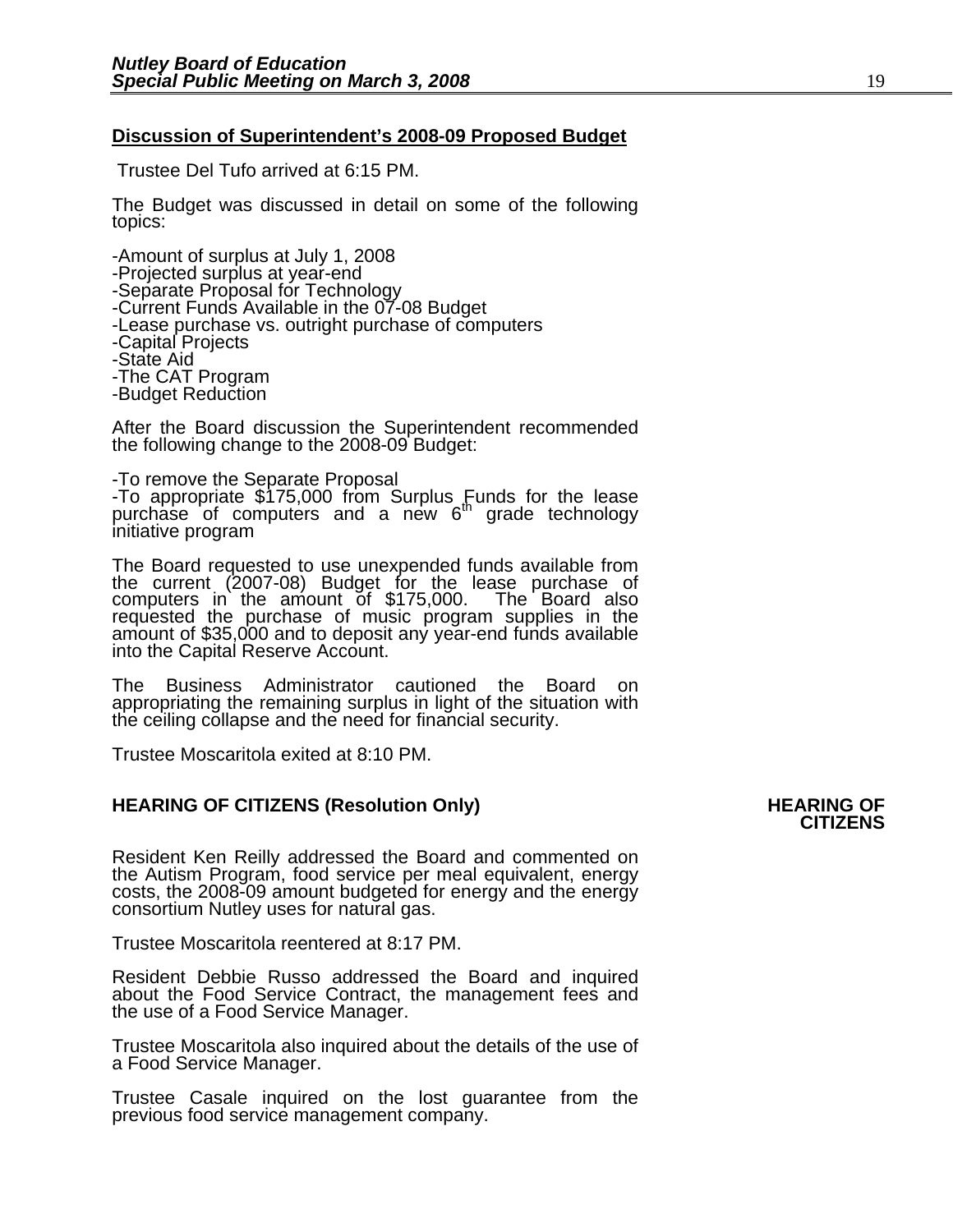Resident Alan Thomas addressed the Board and inquired on the CAT Program, Oval lights, Autism Program, registration, the Gifted and Talented Program, the Athletic Program and the Nutley Education Foundation.

Nancy Kehayes thanked the Board for their interest and concern in the Technology Program.

Resident Eric Stetz addressed the Board and inquired on the lease purchase for the technology purchases.

Resident John O'Brien thanked the Board for their input into technology and expressed the importance in technology education.

### **RESOLUTIONS**

Trustee Del Tufo moved, and Trustee Kutcha seconded, the following resolution. Upon being put to a roll call vote the resolution was approved.

### **APPROVAL OF 2008-2009 TENTATIVE BUDGET**

BE IT RESOLVED that the Board of Education hereby approves a tentative budget for the 2008-09 school year in the amount of:

| <b>General Fund</b>         | \$52,917,255 |
|-----------------------------|--------------|
| <b>Special Revenue Fund</b> | 1,274,128    |
| Debt Service Fund           | 4,580,862    |
| <b>Total Budget</b>         | \$58,772,245 |

Of which the following amount shall be raised by local tax levy:

| <b>General Fund Tax Levy</b> | \$43,162,248 |  |
|------------------------------|--------------|--|
| Debt Service Tax Levy        | 3,269,148    |  |
| <b>Total Tax Levy</b>        | \$46,431,396 |  |

and,

BE IT FURTHER RESOLVED that the Secretary be authorized to submit this budget to the County Superintendent for approval, and

BE IT FURTHER RESOLVED that the Secretary be authorized to publish the 2008-09 budget in The Nutley Sun.

### **RESOLUTION**